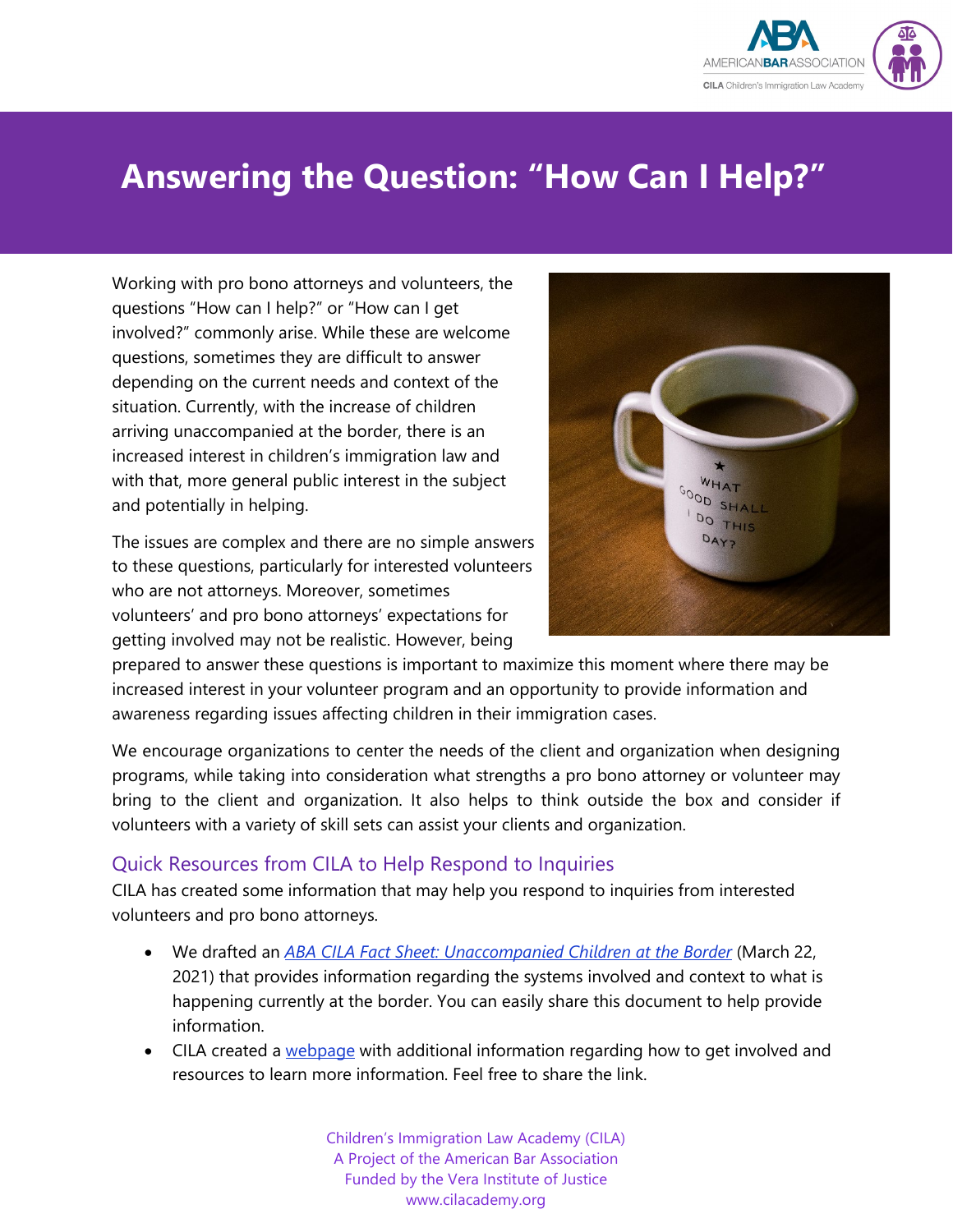• We have also created an example draft document below with information regarding different ways to get involved that you can revise to fit your programs' needs if you would like to make it more individualized to your program. Simply change the text to include your program's opportunities and information. You can also change the colors to match your organization's branding. Feel free to keep any of the resources included if you wish.

Additionally, consider CILA's ideas for programs when responding to interest from individuals with diverse backgrounds.

#### Program Ideas: Responding to Interest

It helps to be prepared to respond to a variety of inquiries from interested volunteers.

- Be creative when considering your organization's needs and determining volunteer and pro bono attorney opportunities.
	- $\circ$  Consider what additional skill sets would help your program and clients. Does your organization need help with web design? Flag this need. Or think about whether a partnership with medical providers would help. Read CILA's prior [resource](https://cilacademy.org/wp-content/uploads/2020/12/2020.12.29-CILA-Resource-Working-With-Other-Professionals-in-a-Pro-Bono-Capacity.pdf) regarding working with health care professionals.
	- $\circ$  Are there ways to break up a case so that a pro bono attorney can help with a specific task or part of the case rather than taking on the full case? It may help to have some opportunities that are short-term and others that are long-term. Check out CILA's prior [resource](https://cilacademy.org/wp-content/uploads/2020/07/Discrete-Part-of-Case-Catholic-Legal-Services-Miami-2-final.pdf) regarding working with pro bono attorneys on appeals.
- Create a handout with ways to get involved with your organization that is ready to send to email requests for more information.
- Have a standard email response that can be replicated by volunteers. If you are overwhelmed by the demand, post an automatic response email with options to get involved.
- Get to know local organizations so you can refer a potential volunteer to others in the area if you do not have a current need or if the potential volunteer's skill set matches a different need.
- If your organization has a public outreach component or is engaged with policy issues, consider collaborating on these issues.
- If your organization sends out a regular communication such as an email or enewsletter to interested volunteers and pro bono attorneys, consider inviting potential volunteers to sign up for the list. Perhaps share a relevant news article or policy issue in the email or e-newsletter so you can help provide awareness to the general public on these issues as well, so your communication is inclusive of volunteers who are not attorneys.

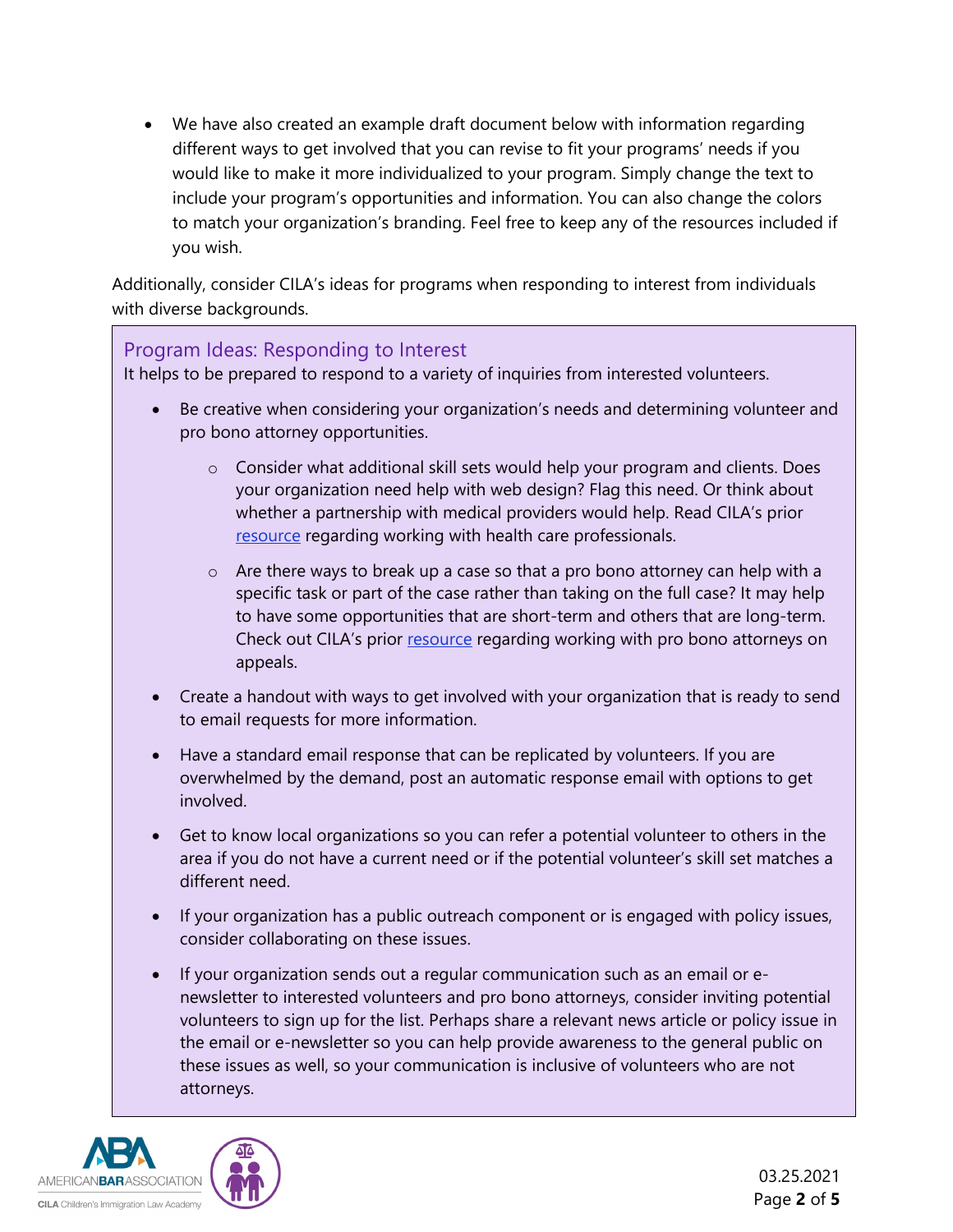#### **SAMPLE: Example Document You Can Modify for Your Organization's Needs**

# Ways To Get Involved To Help Immigrant Children & Youth

### LEARN ABOUT THE ISSUES

#### IN ADDITION TO READING THE NEWS ABOUT IMMIGRATION LAWS AND POLICY AS WELL AS ISSUES AFFECTING CHILDREN, CHECK OUT THESE RESOURCES.

- **Facts about immigrant children at the border:** Read CILA's *[ABA CILA Fact Sheet:](https://cilacademy.org/wp-content/uploads/2021/03/2021.03.22-ABA-CILA-Fact-Sheet-Unaccompanied-Children-at-the-Border.pdf)  [Unaccompanied Children at the Border](https://cilacademy.org/wp-content/uploads/2021/03/2021.03.22-ABA-CILA-Fact-Sheet-Unaccompanied-Children-at-the-Border.pdf)* which provides information regarding the systems involved and context to the current increase of child migrants at the southwest U.S. border.
- **Learn more about the experience of unaccompanied children and youth:** Watch a video created by the ABA's Commission on Immigration (COI) entitled *[Tu Futuro, Tu Voz](https://cilacademy.org/2020/05/12/tu-futuro-tu-voz-your-future-your-voice-a-video-by-youth-for-youth/)* (Your Future, Your Voice) to hear from four young adults, Jiveli, Nancy, Adolfo, and René, from Central America who came to the United States as unaccompanied children. They share what it was like to work with legal service providers as children and provide advice about the legal immigration process for youth.
- **Learn more about working with unaccompanied children and youth:** Watch a video co-created by CILA and South Texas Pro Bono Asylum Representation Project [\(ProBAR\)](https://www.americanbar.org/groups/public_interest/immigration/projects_initiatives/south_texas_pro_bono_asylum_representation_project_probar/) entitled *[Standing with Children: Unaccompanied Children and the Need for Pro Bono Representation](https://www.youtube.com/watch?v=9LhW4RtTpPs&t=6s)* to hear from legal staff providers and a pro bono attorney regarding what it is like to work with children in their immigration cases.
- **ABA policy recommendations:** Read the ABA's top policy recommendations for the immigration system including issues affecting unaccompanied children in *[Achieving](https://www.americanbar.org/content/dam/aba/administrative/immigration/achieving_americas_immigration_promise.pdf)  [America's Immigration Promise](https://www.americanbar.org/content/dam/aba/administrative/immigration/achieving_americas_immigration_promise.pdf)*. The ABA also drafted the *[Standards for the Custody,](https://www.americanbar.org/content/dam/aba/publications/commission_on_immigration/standards_for_children_2018.pdf)  [Placement and Care; Legal Representation; and Adjudication of Unaccompanied Alien Children](https://www.americanbar.org/content/dam/aba/publications/commission_on_immigration/standards_for_children_2018.pdf)  [in the United States](https://www.americanbar.org/content/dam/aba/publications/commission_on_immigration/standards_for_children_2018.pdf)* to provide guiding principles for children's immigration law.
- **ABA Commission on Immigration blog:** Follow the blog *[Generating Justice: Immigration](https://www.americanbar.org/groups/public_interest/immigration/generating_justice_blog/)  [Reflections from the Border and Beyond](https://www.americanbar.org/groups/public_interest/immigration/generating_justice_blog/)*. For example, a February 2021 blog post dives into additional policy changes and legislative action needed in ["A Long Wait for Special](https://www.americanbar.org/groups/public_interest/immigration/generating_justice_blog/a-long-wait-for-special-immigrant-juveniles-means-a-risk-of-depo/)  [Immigrant Juveniles Means a Risk of Deportation.](https://www.americanbar.org/groups/public_interest/immigration/generating_justice_blog/a-long-wait-for-special-immigrant-juveniles-means-a-risk-of-depo/)"

### VOLUNTEER OPPORTUNITIES

VOLUNTEERING YOUR TIME IS A GREAT WAY TO HELP SUPPORT NONPROFIT ORGANIZATIONS WORKING WITH CHILDREN AND YOUTH IN IMMIGRATION CASES! THERE ARE A VARIETY OF SKILL SETS THAT ARE HELPFUL TO SUPPORT CHILDREN AND YOUTH SEEKING PROTECTION IN THE UNITED STATES.

 **Do you have language skills to offer?** Many organizations have volunteer opportunities to provide in person or remote interpretation and translation support. You can search for some

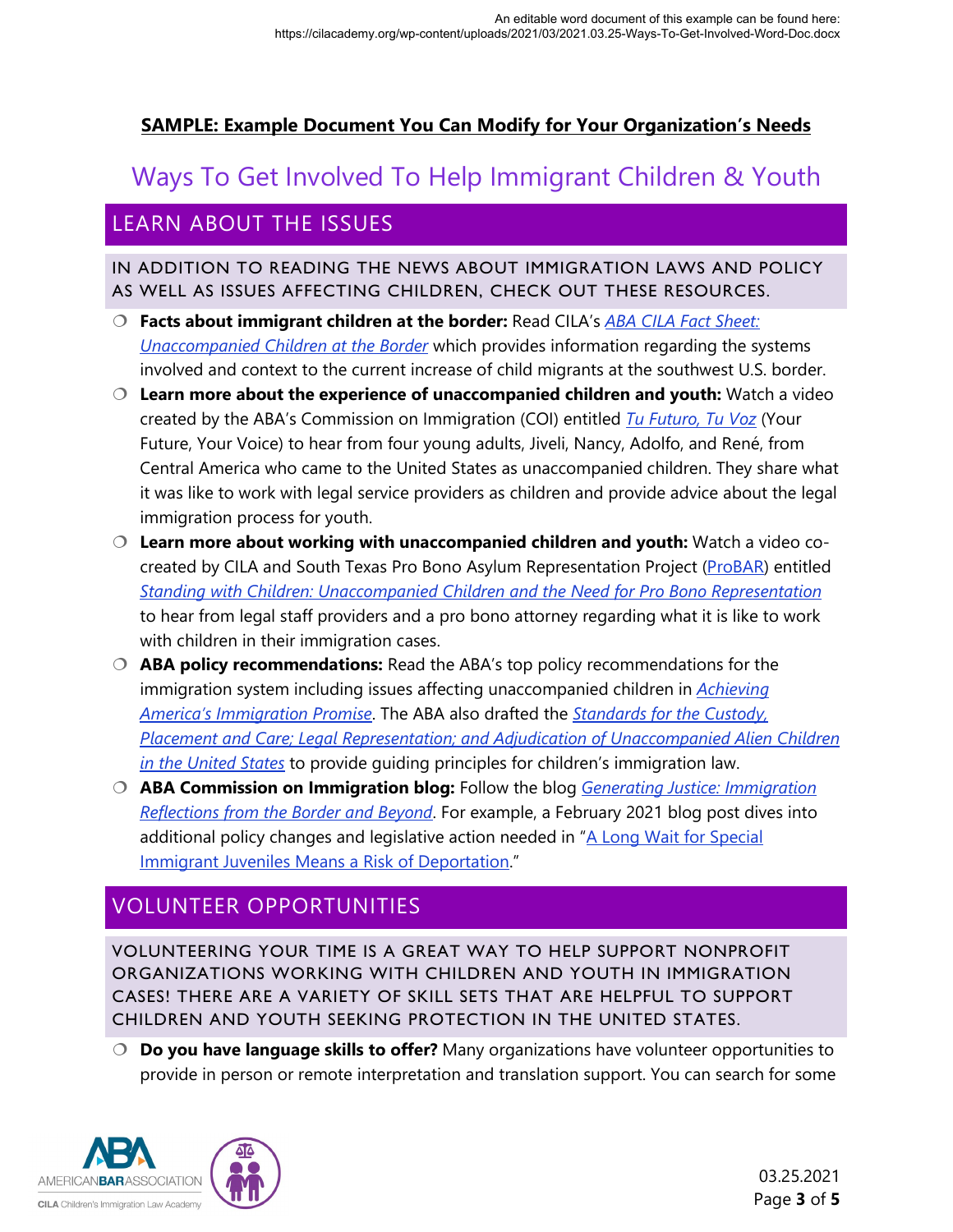of your local organizations at *Immi*, created by the *Immigration Advocates Network* and *Pro* [Bono Net.](https://www.probono.net/)

- **Do you have strong administrative or organizational skills or experience as a legal assistant or paralegal?** Offer to volunteer with local nonprofit organizations to provide administrative support to the organization or to support a legal case. Some nonprofit organizations may pair a pro bono attorney with a volunteer administrative assistant or paralegal to work on a case. You can search for some of your local organizations at *Immi*, created by the [Immigration Advocates Network](https://www.immigrationadvocates.org/) and [Pro Bono Net.](https://www.probono.net/)
- **Do you have strong research skills?** Some organizations may need assistance from volunteers to research country conditions to help support clients' asylum cases. You can search for some of your local organizations at *Immi*, created by the *Immigration Advocates* [Network](https://www.immigrationadvocates.org/) and [Pro Bono Net.](https://www.probono.net/)
- **Are you a law student?** Consider volunteering with an organization to offer legal research support or to research country conditions to support a child's case. Additionally, many nonprofit organizations working with children and youth offer internship opportunities. You can search for some of your local organizations at **Immi**, created by the *Immigration* [Advocates Network](https://www.immigrationadvocates.org/) and [Pro Bono Net.](https://www.probono.net/) Also, consider [opportunities](https://www.americanbar.org/groups/public_interest/immigration/job-and-volunteer-opportunities-/) with the ABA's Commission on Immigration.
- **Are you a health provider?** Many cases benefit from the knowledge of a health professional either through a supporting statement with expertise on a particular medical condition or through an evaluation of a client. There are several ways to get involved either through directly working with a nonprofit organization or joining efforts with an organization such as the **Physicians for Human Rights.**
- **Do you have a heart for working with youth and wish to be a child advocate?** Consider volunteering with the [Young Center for Immigrant Children's Rights](https://www.theyoungcenter.org/volunteer-at-the-young-center) as a child advocate in Houston, San Antonio, Chicago, Harlingen, Phoenix, Los Angeles, New York, or DC.

## VOLUNTEER OPPORTUNITIES FOR ATTORNEYS

THOUSANDS OF YOUNG PEOPLE IN IMMIGRATION COURT HAVE NO ATTORNEY AT THEIR SIDE. REPRESENTATION MAKES A SIGNIFICANT DIFFERENCE IN THE LIVES OF CHILDREN FACING DEPORTATION.

- **Are you an attorney wanting to help?** CILA hosts a [platform,](https://cilacademy.org/pro-bono/pro-bono-matters/) Pro Bono Matters for Children Facing Deportation, for attorneys to view available pro bono cases to work with children and youth in their immigration cases. There are opportunities nationwide. In most cases, no prior immigration experience is necessary; organizations can help provide training and resources.
- **Do you need resources to help support you in the case?** Additionally, CILA has a variety of free resources and trainings on our [website](https://cilacademy.org/) to help support you in pro bono representation including [CILA's Pro Bono Guide.](https://cilacademy.org/wp-content/uploads/2020/11/2020.08.20-CILA-Pro-Bono-Guide.pdf) If you are a pro bono attorney in Texas, feel free to reach out to CILA for [technical assistance](https://cilacademy.org/request-assistance/) support.